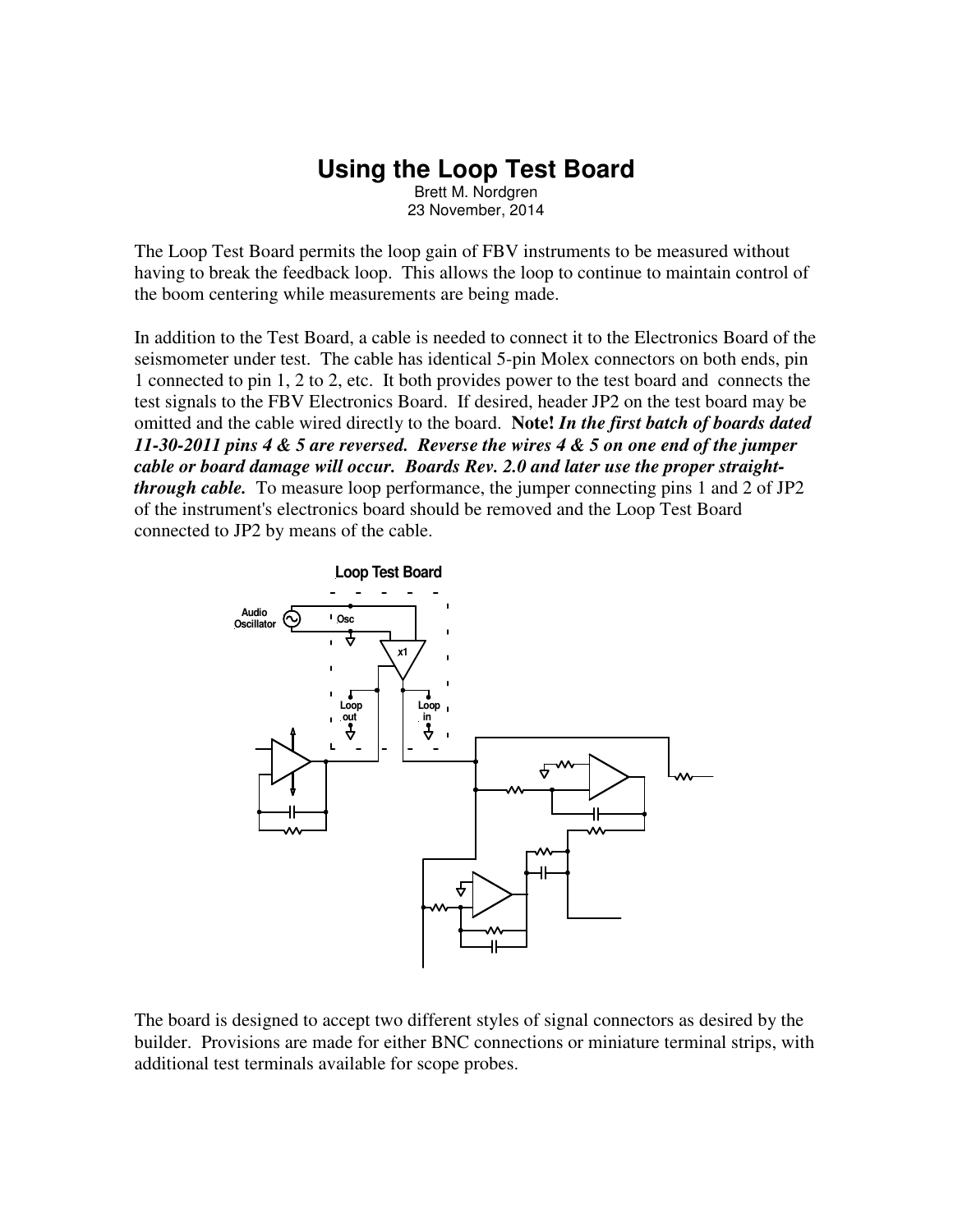While being measured, the instrument should be well shielded from drafts, but a pressure case should not be necessary.

A sine wave source capable of providing signal frequencies from 1-100Hz is connected to the *Osc* pins, and an oscilloscope, meter or, for low frequencies, A/D inputs, are connected to the *Loop Out* and *Loop In* terminals. Although the board's oscillator input is differential, it is assumed that one of the oscillator terminals will be grounded.

Whereas measuring from 0.1 to 1000Hz may be informative, the most useful measurements will be made near the gain-crossover frequency, the frequency at which  $V_{\text{out}}$ and  $V_{in}$  become the same. So you might want to start with the oscillator set to around 30 Hz. Gradually increase the signal level until there are good, easily measurable sine waves at *Loop In* and *Loop Out*. If either signal becomes distorted, possibly exhibiting a tall spike at the peak, reduce the oscillator voltage until both sine waves are clean. The test board can handle oscillator signals up to ~14 V peak, though 5V is a probably a good signal level, and possibly somewhat lower as the frequency is taken above 30 Hz.

The loop gain at the test frequency is given by  $V_{out} / V_{in}$ . And the frequency at which  $V_{\text{out}} = V_{\text{in}}$  will be the gain crossover frequency, which will also approximate the highfrequency corner of the instrument response.

The loop phase may be computed from the values of  $V_{osc}$ ,  $V_{out}$  and  $V_{in}$ .

Loop Phase =  $\cos^{-1}$  [(Vout<sup>2</sup> + Vin<sup>2</sup> - Vosc<sup>2</sup>)/(2 Vout Vin)] - 180 deg. (where  $\cos^{-1}$  represents the arccosine function in degrees).

So, at gain crossover where  $V_{\text{out}} = V_{\text{in}} \equiv V$ , the loop phase will be  $\text{Cos}^{-1}(1 - (V_{\text{osc}}^2/2V^2)) - 180$ degrees, and the phase margin, which is the difference between the loop phase and -180 degrees, is just  $\cos^{-1}(1 - (\text{V}_{\text{osc}}^2/2V^2))$ . The phase margin should be greater than 45 degrees in order to avoid too large a peak in the velocity response at the gain crossover frequency, with the additional possibility that the loop might start to oscillate as a result of circuit parameter changes or mechanical resonances.

For additional insight, a log-log plot of Loop Gain vs frequency (Bode plot) will tell much about how the loop is performing. Note that there will be a significant peak in the loop gain at the 3-4 second free period of the spring mass, which provides an excellent way of confirming its frequency.

If the gain crossover frequency is significantly different from 30Hz, it should be corrected by raising or lowering the overall loop gain curve. This may be done by changing the value of R2 at the input of U1A. When its value is raised, both the loop gain and the gain crossover frequency will be lowered.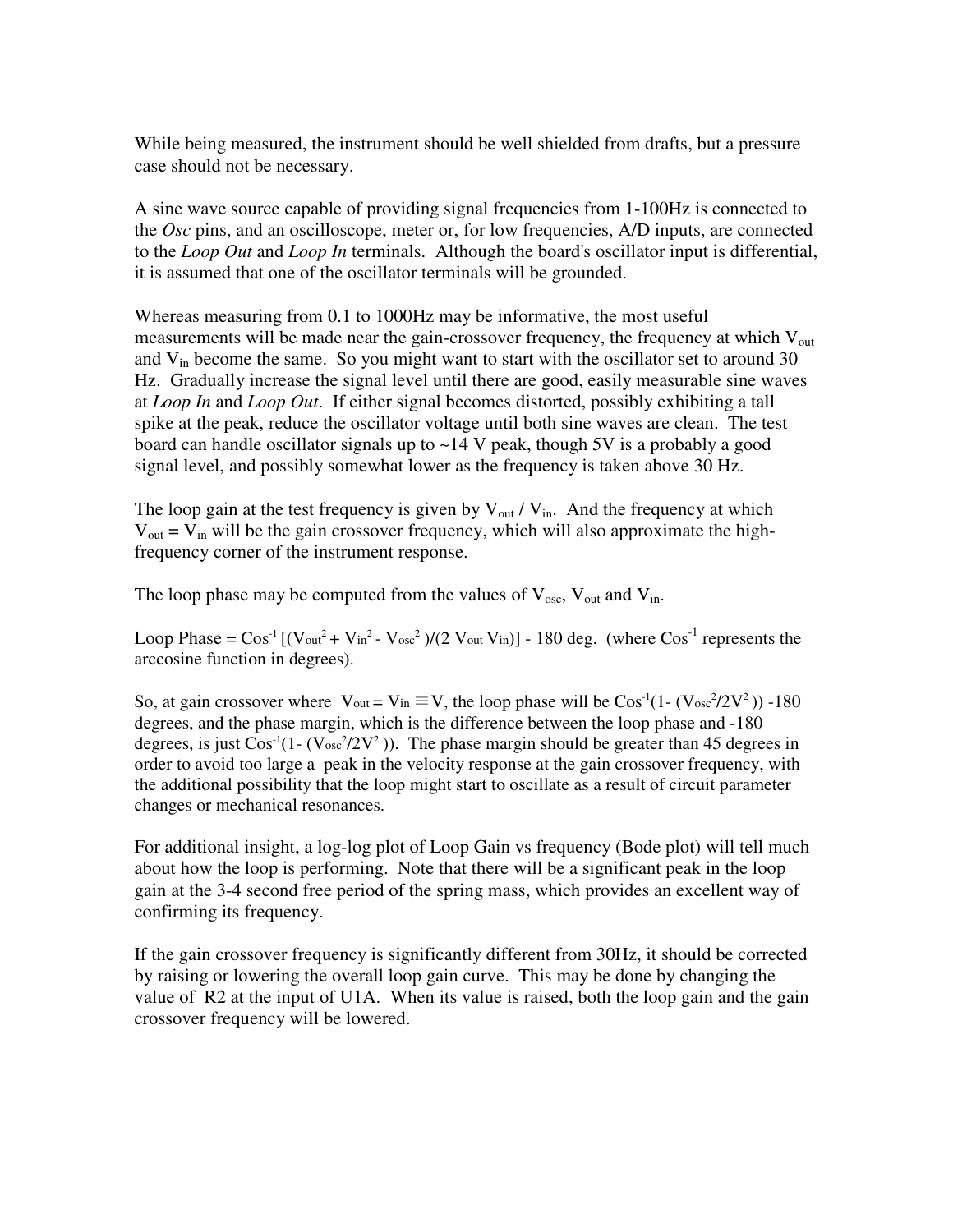

| Loop Test Board          |                         |             |  |  |  |  |  |  |  |
|--------------------------|-------------------------|-------------|--|--|--|--|--|--|--|
| For Test Boards Rev. 2.0 |                         |             |  |  |  |  |  |  |  |
| B. Nordgren              | Rev 2.0<br>Nov. 22 2014 | Page 1 of 1 |  |  |  |  |  |  |  |
|                          |                         |             |  |  |  |  |  |  |  |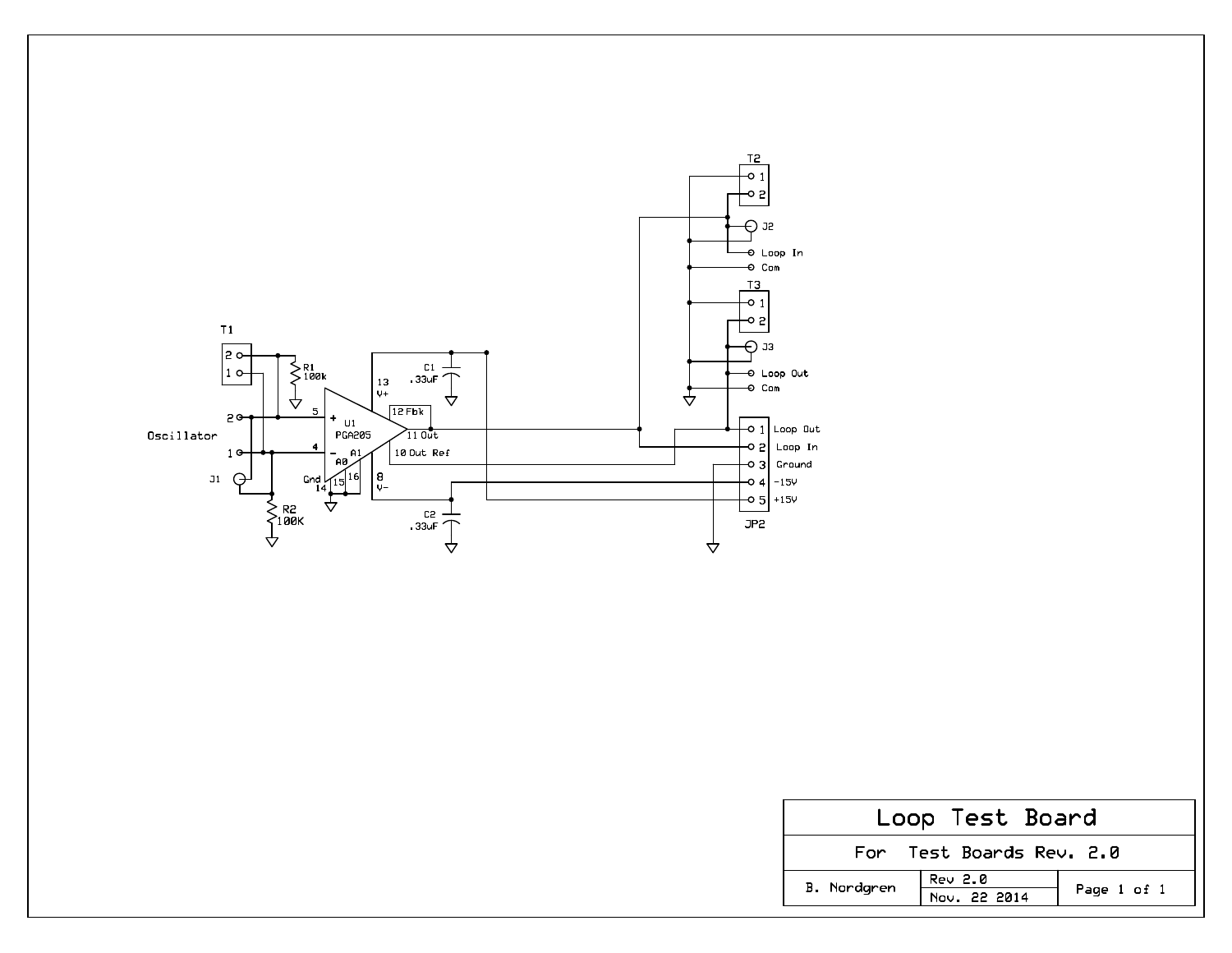| FBV Loop Test Board Rev. 2.0<br><b>Parts List</b> |                                      |          |  |                                   |                             |                        |           |                   |                      |                |                      |               |                           |          |
|---------------------------------------------------|--------------------------------------|----------|--|-----------------------------------|-----------------------------|------------------------|-----------|-------------------|----------------------|----------------|----------------------|---------------|---------------------------|----------|
| Qty                                               | <b>Description</b>                   |          |  | Order#                            | <b>Distributor</b>          | l each<br><b>Price</b> | Total Qty |                   | <b>Price</b><br>each | Qty            | <b>Price</b><br>each | Mfr Part #    | <b>Manufacturer</b>       |          |
|                                                   | Circuit Board                        |          |  |                                   | Loop Test Board Rev 2.0     | Seismic                |           | $$14.84$ $$14.84$ |                      | 6 \$14.842     |                      |               |                           | Seismic  |
|                                                   | 2-screw Terminal                     |          |  |                                   | 651-1727010                 | Mouser                 | \$1.12    | \$3.36            | 10 <sup>1</sup>      | $$0.143$ 100   |                      |               | \$0.996 1727010           | Phoenix  |
|                                                   | 5-pin header                         |          |  |                                   | 538-22-11-2052              | Mouser                 | \$0.99    | \$0.99            | 10 <sup>1</sup>      | \$0.788 100    |                      |               | \$0.650 22-11-2052        | Molex    |
| 6                                                 | <b>Test Point</b>                    |          |  |                                   | 534-5012                    | Mouser                 | \$0.32    | \$1.92            | 50 <sup>1</sup>      | $$0.231$   100 |                      | $$0.222$ 5012 |                           | Keystone |
|                                                   | Instrument. Amp.                     |          |  |                                   | 595-PGA205BP                | Mouser                 |           | $$20.14$ \$20.14  |                      | 10 \$18.630    |                      |               | 25 \$17.120 PGA205BP      | ΠI       |
|                                                   | 0.33uF                               | 100V 20% |  |                                   | 80-C335C334M1U5HA-TR Mouser |                        | \$0.83    | \$1.66            | 10 <sup>1</sup>      | $$0.474$ 100   |                      |               | \$0.290 C335C334M1U5HA-TR | Kemet    |
|                                                   | <b>Alternative Signal Connectors</b> |          |  |                                   |                             |                        |           |                   |                      |                |                      |               |                           |          |
|                                                   | PCBoard BNC                          |          |  | <b>Replaces 2-screw Terminals</b> | 523-31-5431-10RFX           | Mouser                 | \$2.47    | \$7.41            | 10 <sup>1</sup>      | \$2.270        | 25                   |               | \$1.930 31-5431-10RFX     | Amphenol |
|                                                   | <b>Loop Test Cable</b>               |          |  |                                   |                             |                        |           |                   |                      |                |                      |               |                           |          |
|                                                   | 5 pin housing                        |          |  | w/Ramp & Ribs                     | 538-22-01-3057              | Mouser                 | \$0.28    | \$0.56            | 10 <sup>1</sup>      | $$0.192$ 100   |                      |               | \$0.147 22-01-3057        | Molex    |
| 10                                                | Terminals (10)                       |          |  | Gold / Phos. Bronze               | 538-08-65-0814              | Mouser                 | \$0.62    | $$6.20$ 100       |                      | $$0.490$ 500   |                      |               | \$0.470 08-65-0814        | Molex    |
|                                                   | Wires as req.                        |          |  |                                   |                             | <b>Total</b>           |           | \$49.67           |                      |                |                      |               |                           |          |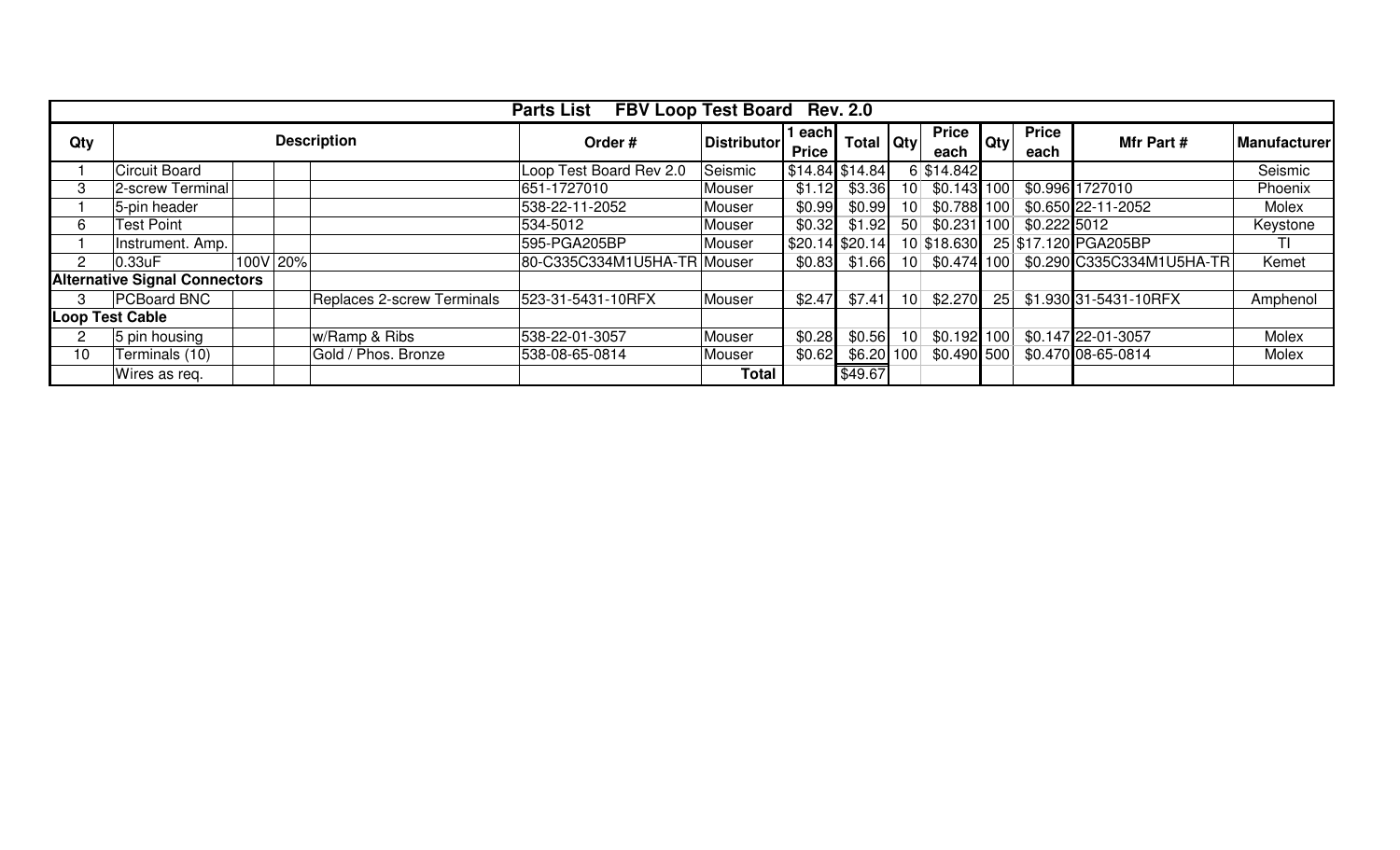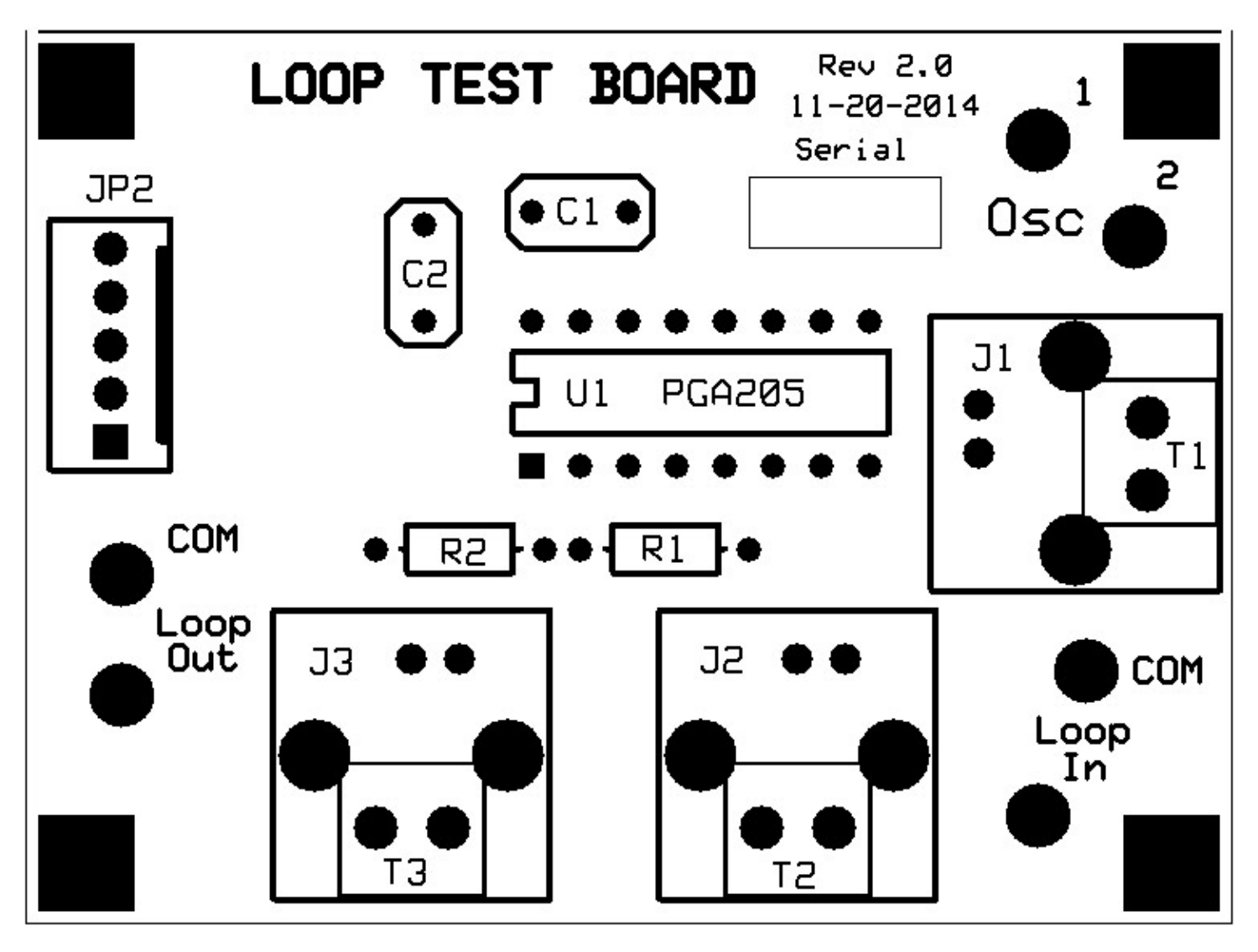# **A QUICK, CONVENIENT METHOD FOR MEASURING LOOP GAIN**



Fig. 1. By using an *hp- AC-21F clip-on probe to couple signal output from •hp- Models 302A or* 310.A Wave An*alyzer Into feed back loop, loop gains can be meas ured easily and without breaking*   $loop.$ 

**WAVE ANALYZER**  *(Continued from page 4)* 



,

*Fig. 8. Passband of new analyzer is shaped using active filter (top) u'hich minimizes shielding problems. Two filters are cascaded (below) to achieve sharp cut-off. Passband is made maximally flat by placing poles on semicircle in complex frequency plane.* 

of course, that frequencies of less than a few cycles per second are at tenuated. When translated back to the original IF frequency, the over all passband has a notch at 3 Me, the notch being less than 1 cps wide at the 3 db points. The notch enables a signal to be tuned precisely to band center for precision frequency meas urement. The discriminator, on the other hand, locks on to the edge of the notch so that a harmonic compo nent is not attenuated by the notch during amplitude measurement.

#### **ACKNOWLEDGMENTS**

Members of the design team for the -hp- 310A were Richard Van Saun, Richard Raven, Richard Osgood, and the undersigned. We are all grateful for the suggestions and ideas of Brunton Bauer, Paul Stoft, Dr. B. M. Oliver, and others.

*—Stanley McCarthy* 

ONVENTIONALLY, measurements of loop gain  $A\beta$  are made by opening the feedback loop and then measuring the output obtained in response to a known input. Diffi culties arise here, though, because the simulated load impedance must duplicate the impedance presented to the output stage when the loop is closed, and auxiliary bias sources must be added if dc feedback is em ployed.

New techniques now allow meas urement of loop gain with the loop closed, providing rapid, easily-ob tained results'. These measurements are made with the -hp- AC-21F cur rent probe for signal injection, and either the -hp- 302A or 310A wave analyzer for signal measurement. The current probe, used inversely to its usual current-sensing function, serves as a coupling transformer for feeding the driving signal into the system, simply by being clipped around a circuit lead. Values of Aß over a wide range of frequencies and magnitudes, including  $A\beta$  less than unity, are readily obtained. In addi tion, the phase angle of  $A\beta$  at frequencies near gain crossover is eas ily determined.

# **THEORETICAL CONSIDERATIONS**

Insertion of an isolated voltage source in series with the signal path of a feedback system does not alter the characteristics of the feedback loop, an ideal voltage source having zero series impedance and no shunt conductances to ground. Voltages

 $-5$ .

i B. M. Oliver and C. O. Forge, private com munication.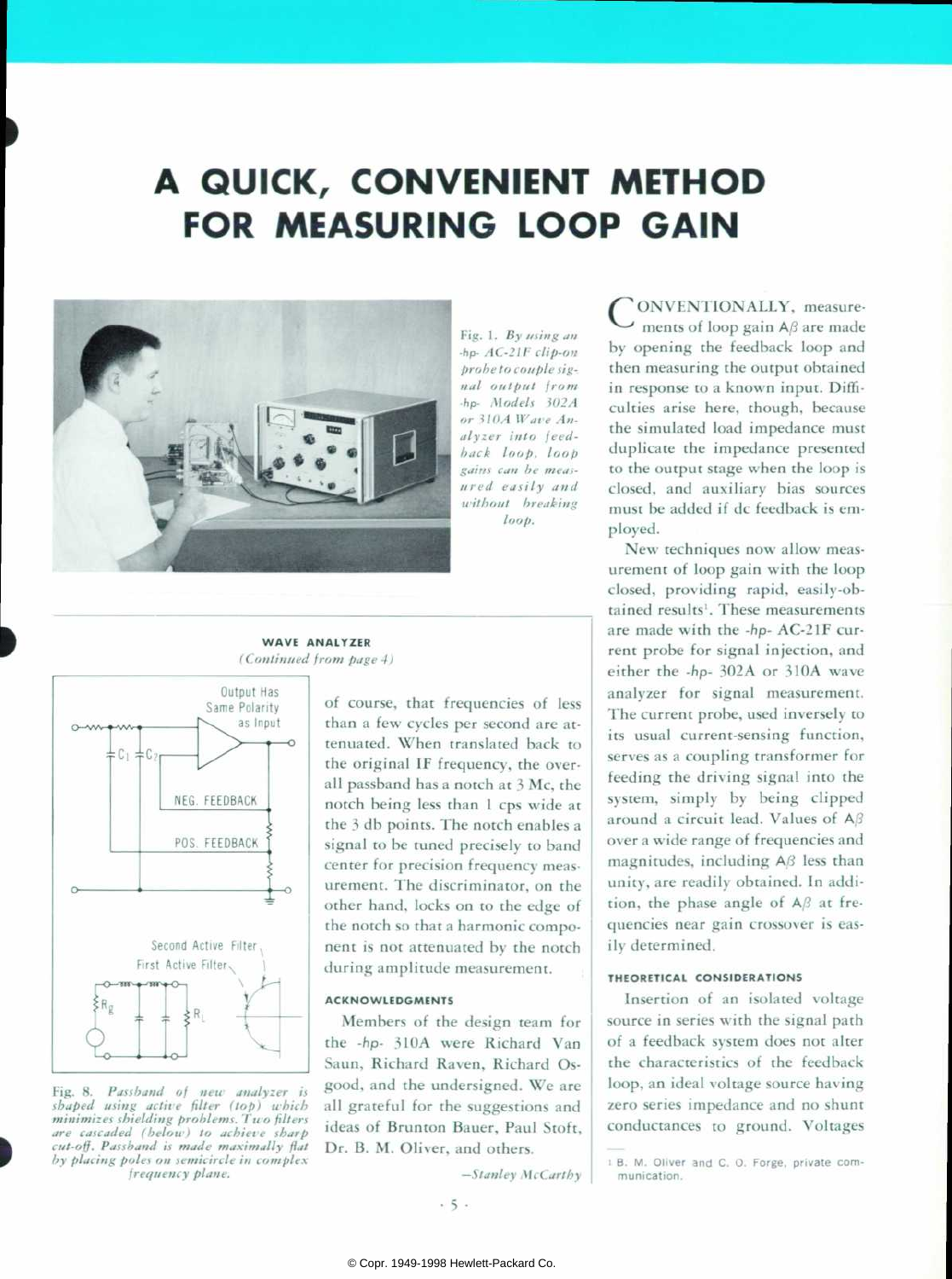

*Fig. 2. (left) (a) Diagram of basic feedback amplifier. (h) Alternate rep resentation of (a).* 

are established, however, which al low  $A\beta$  to be determined directly. To understand how  $A\beta$  can be measured in this manner, consider the feedback amplifier shown in Fig. 2(a). The amplifier has the normal generator and load impedances con nected and the loop is opened at some convenient point (not necessar ily in the  $\beta$  circuit). A duplicate of the impedance  $Z_1$ , measured when looking into the system at the break point, is connected to the new out put, as shown in Fig. 2(b).

Since E, is modified by both A and  $\beta$  when traveling around the loop,  $E_2 = AB E_1$  (1) The voltage source E is simply:

$$
E = \frac{Z_1 + Z_2}{Z_1} E_2, \qquad (2)
$$

$$
\text{or, } E \stackrel{\cdot}{=} \frac{Z_1 + Z_2}{Z_1} \text{ A}\beta \hspace{0.1cm} E_1 \hspace{1cm} (3)
$$

Now consider the situation in Fig. 4. Here, the loop is closed and a volt age source is connected in series with it. This represents the normally closed feedback loop since no addi tional impedances have been intro duced. The disturbance created by the presence of the voltage  $E_s$ , however, causes voltages  $E_1$  and  $E_2$  to be established by the reaction of the feedback loop.



Fig. 4. Circuit representation when volt*age is injected into loop.* 

The voltage on the output side of the generator is:

$$
E_2 = IZ_2 + E \tag{4}
$$

The current may be expressed as:

$$
I = E_1/Z_1 \tag{5}
$$

Substituting equations (5) and (3) for I and E respectively in equation (4) yields:

$$
E_2 = \frac{E_1}{Z_1} \ Z_2 + \frac{Z_1 + Z_2}{Z_1} \ A \beta E_1 \ (6)
$$

If  $Z_2 \ll Z_1$  then  $E_2 = AB E_1$ , as in equation (1), even though  $E_g$  has been added to the circuit. Thus,

$$
A\beta = E_2/E_1 \qquad \qquad (7)
$$

Thus it is seen that simply by intro duction of the voltage  $E<sub>g</sub>$  in series with the loop, two voltages  $E_1$  and  $E_2$  are established which determine  $A\beta$  directly.



*Fig. 3. -hp- AC-21F clip-on probe, normally used for sampling ac current, is used in loop gain measurements to inject signal from Analyzer into loop.*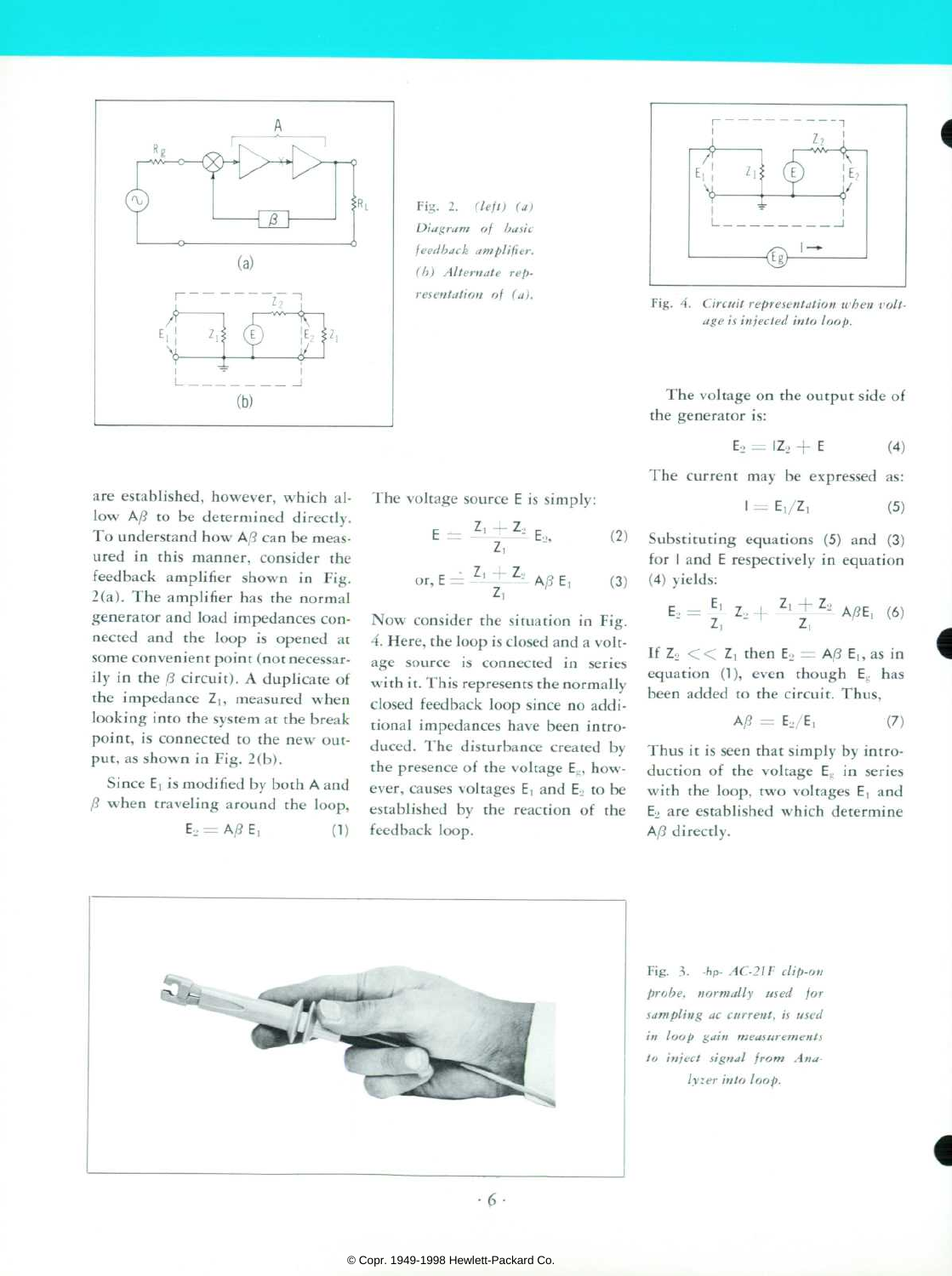The voltage source  $E<sub>c</sub>$  may be placed at any point in the loop where the signal is confined to a *single path and where*  $Z_2 \ll Z_1$ . The load and generator impedances normally used with the amplifier should be connected to the normal output and input terminals.

The amplitude of  $E<sub>r</sub>$  must be small enough to avoid saturation in any of the active elements and consequent ly, either  $E_1$  or  $E_2$  will be quite low. Sensitive wave analyzers, such as the -hp- Models 302A or 310A (see ar ticle on page 1), are well-suited to making  $A\beta$  measurements involving these small signals. Narrow bandwidths insure a high degree of noise and spurious signal rejection. The signal available from the wave ana lyzer operating in the BFO mode can be used for  $E_E$ , so that both source and measurement circuits are tuned simultaneously.

The series impedance introduced into the test circuit by the clip-on ac current probe is approximately 0.01  $\Omega$  shunted by 1 microhenry, and shunt impedance is only about 2 pf. When driven by the wave analyzer, the voltage produced in the test cir cuit is about 10 mv, a convenient level.

*Fig. 5. Circuit of amplifier on it'hich loop gain was measured using technique described in text.* 



# **PRACTICAL EXAMPLE**

The loop gain of the amplifier shown in Fig. 5 was measured with this technique,  $E<sub>z</sub>$  being inserted at point A. At this point,  $Z_2$  was calculated to be no more than  $400 \Omega$ and  $Z_1$  was about 10,000  $\Omega$ . The requirement that  $Z_2 \ll Z_1$  is satisfied here. The plot of measured loop gain versus frequency is shown in Fig. 6.

To read loop gain directly in db units, E<sub>2</sub> is set to the 0 db level on the analyzer by adjusting the am plitude of  $E_5$ .  $E_1$  consequently is measured in negative db units and, when the sign is reversed, these readings represent  $A\beta$  in db.

Note that loop gains of less than

unity (below 0 db) are easily meas ured. In this case, the 0 db reference is set to  $E_1$  and then  $E_2$  represents the value of  $A\beta$  in db units.

Measurement of A<sup>B</sup> values less than unity can be useful. For in stance, if the circuit is not stable when the loop is closed, resistive at tenuation may be introduced some where in the loop to avoid oscilla tions. The relative values of  $A\beta$  then are measured and when plotted, the reasons for instability may be deter mined.

The phase angle of  $A\beta$  is readily determined through construction of a vector diagram, as shown in Fig. 7. This is merely a graphical depic tion of the relation:  $E_2 = E_1 + E_c$ .



*Fig. 6. Loop gain character istic measured on amplifier*  of Fig. 5.